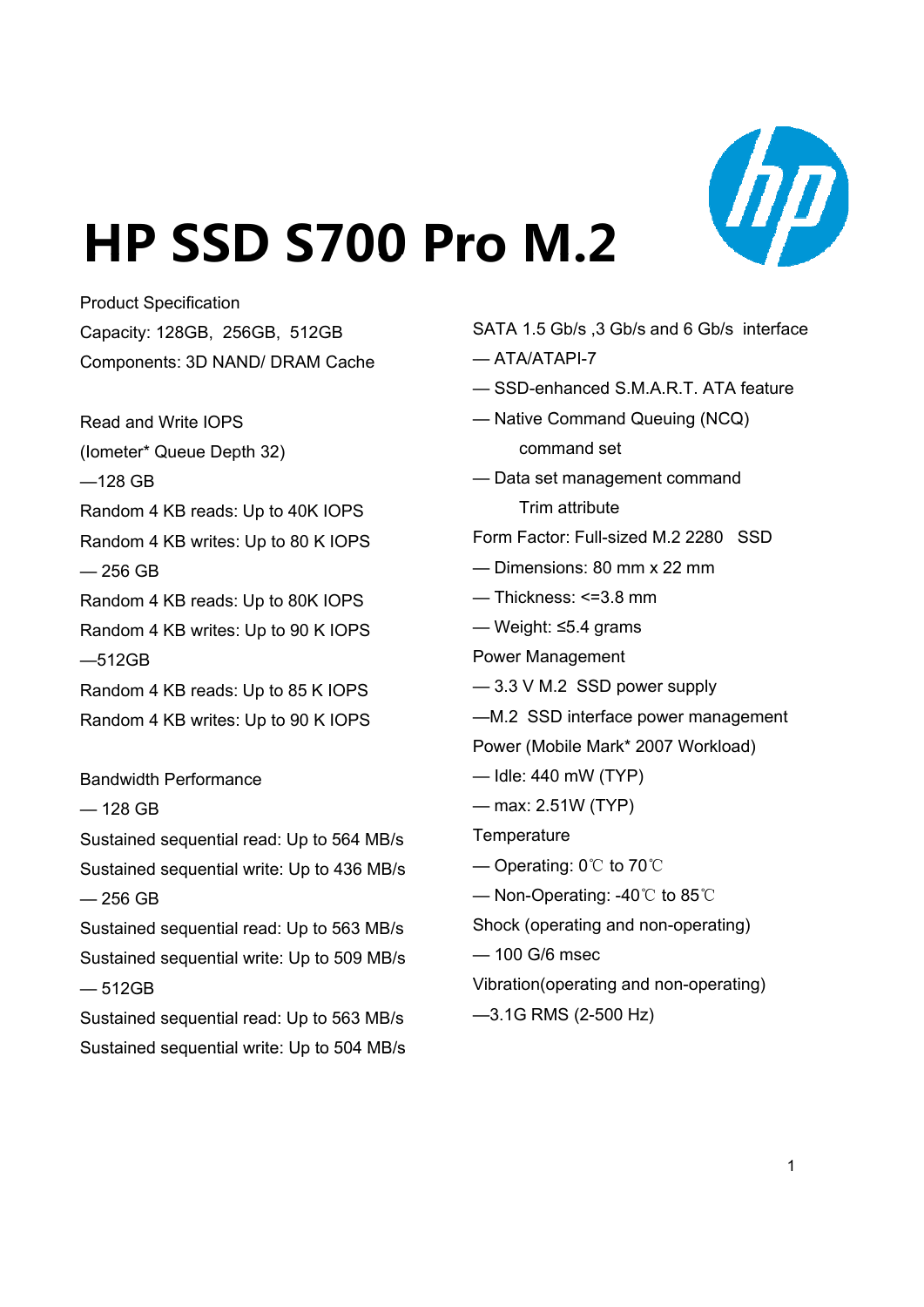

# **HP SSD S700 Pro M.2 SSD S700**

| Latency                |                                        |
|------------------------|----------------------------------------|
|                        | Reliability                            |
| $-128$ GB              | - Uncorrectable Bit Error Rate (UBER): |
| Read: 0.048ms (TYP)    |                                        |
| Write: $0.054ms$ (TYP) | 1 sector in $10^{16}$ bits read        |
|                        | - Mean Time Between Failures (MTBF):   |
| $-256$ GB              | 2,000,000 hours                        |
| Read: 0.043ms (TYP)    |                                        |
| Write: $0.044ms$ (TYP) | <b>Certifications and Declarations</b> |
|                        | $-UL^*$                                |
| $-512B$                | $-CE^*$                                |
| Read: 0.033ms (TYP)    |                                        |
| Write: 0.035ms (TYP)   | $-$ FCC*                               |
|                        | $-$ RoHS*                              |

# **Order Information**

| <b>Country/Region</b> | PN          | Capacity |
|-----------------------|-------------|----------|
|                       | 2LU74AA#UUF | 128GB    |
| <b>APJ</b>            | 2LU75AA#UUF | 256GB    |
|                       | 2LU76AA#UUF | 512GB    |
| ΝA                    | 2LU74AA#ABC | 128GB    |
|                       | 2LU75AA#ABC | 256GB    |
|                       | 2LU76AA#ABC | 512GB    |
|                       | 2LU74AA#ABB | 128GB    |
| <b>EURO</b>           | 2LU75AA#ABB | 256GB    |
|                       | 2LU76AA#ABB | 512GB    |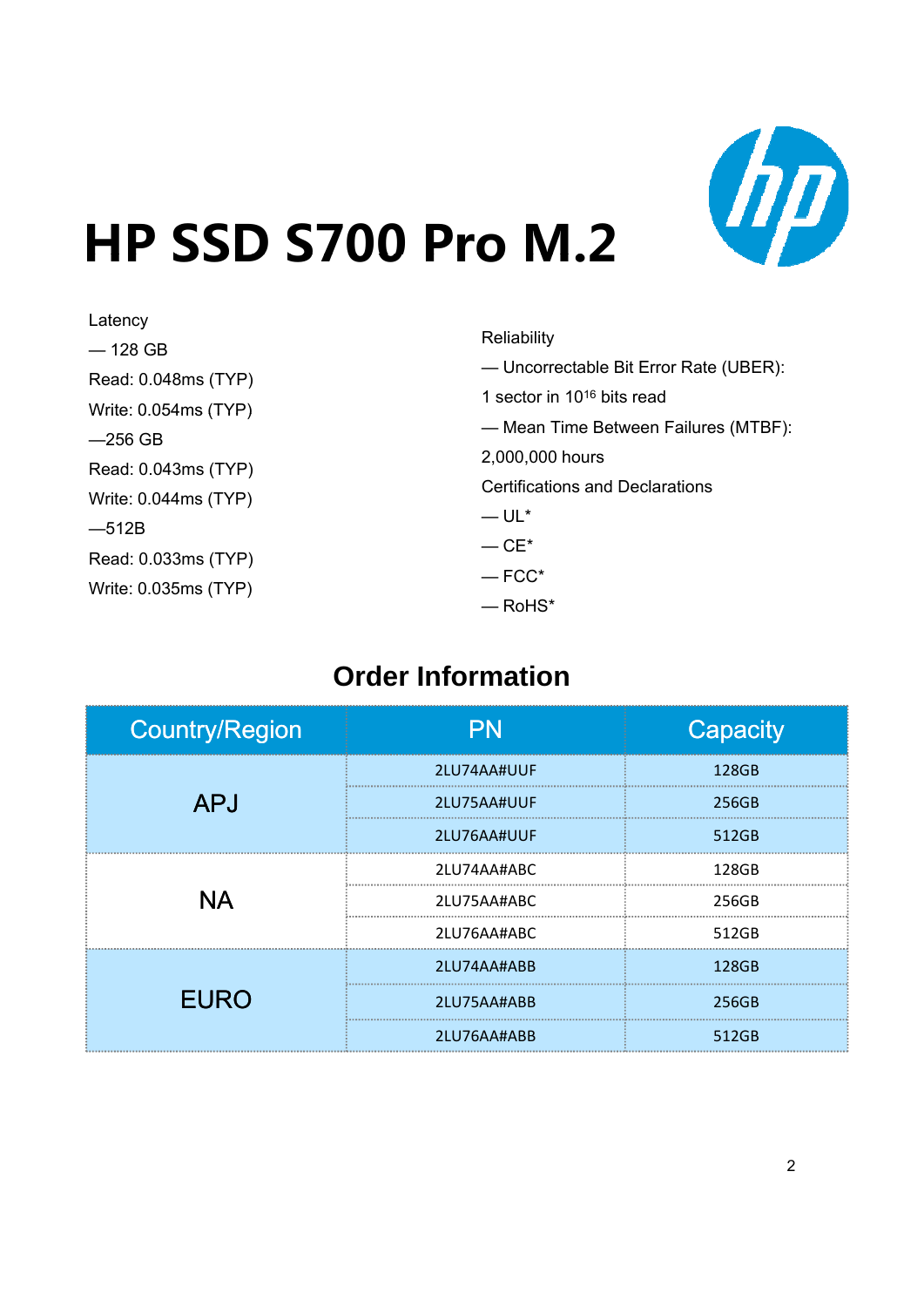

## **Contents**

| 1.0 |     |  |
|-----|-----|--|
| 2.0 |     |  |
| 3.0 |     |  |
|     |     |  |
|     |     |  |
|     | 3.3 |  |
|     | 3.4 |  |
|     |     |  |
| 4.0 |     |  |
| 5.0 |     |  |
|     |     |  |
|     |     |  |
| 6.0 |     |  |
|     |     |  |
|     |     |  |
|     |     |  |
|     |     |  |
|     |     |  |
|     |     |  |
|     |     |  |
|     |     |  |
|     |     |  |
|     |     |  |
|     |     |  |
|     |     |  |
| 7.0 |     |  |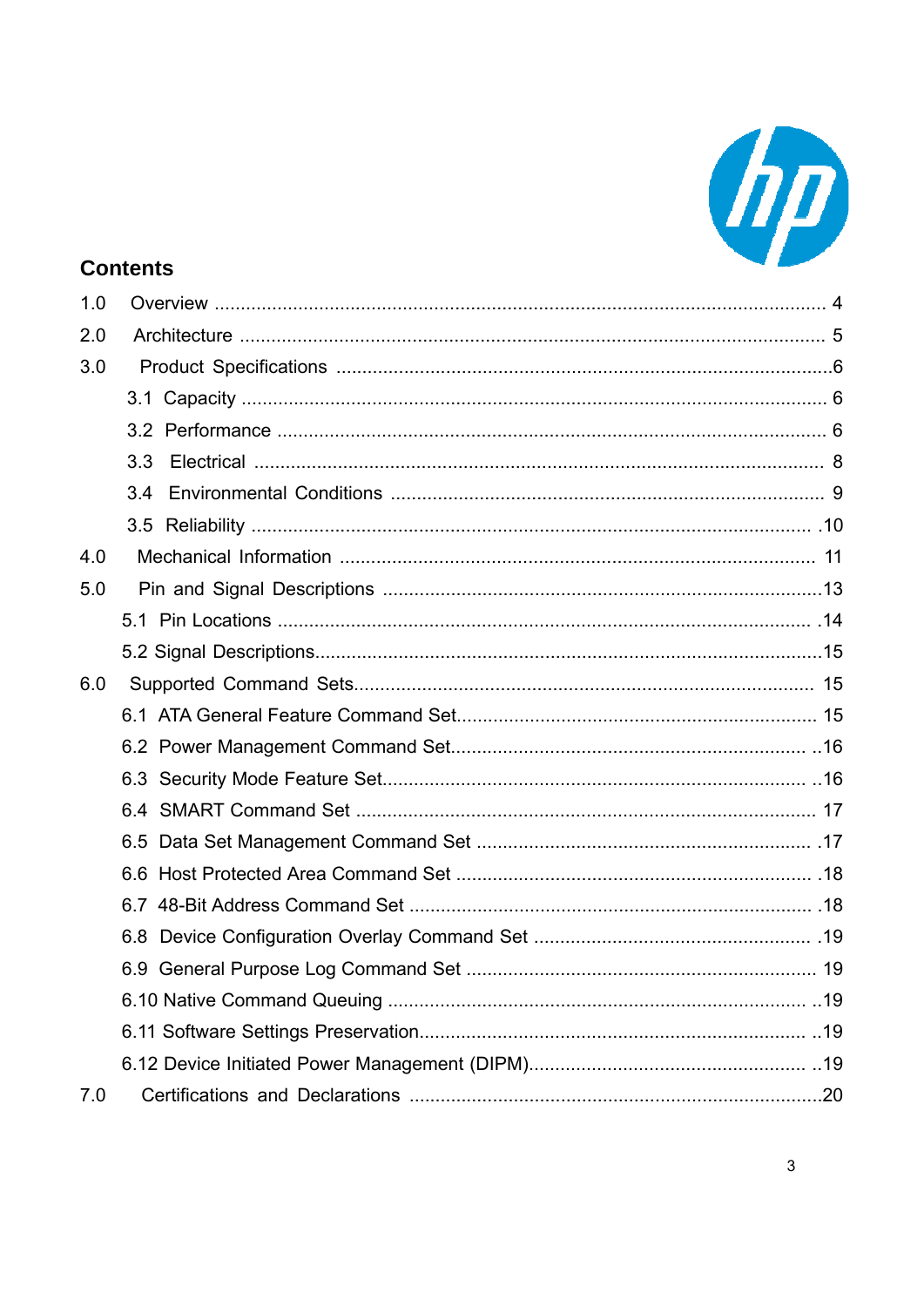

## **1.0 Overview**

HP SSD S700 Pro M.2 Series delivers compact storage and optimized performance for traditional and innovative small-form-factor and embedded platforms in 3 capacity sizes: 128GB 、256GB and 512GB.

By combining advanced NAND Flash controller with SATA 6Gb/s interface and 3D NAND Flash, S700 Pro M.2 delivers sequential read speed up to 560MB/s and sequential write speed up to 500MB/s, which makes it a ideal solution for computing device, such as, notebook, thin-and-light systems, mini- and sub-notebooks, all in-one computers, and embedded platforms.

As compared to standard mobile HDDs, HP SSD S700 Pro M.2 Series offers these key features:

- High performance
- Low power
- Increased system responsiveness
- High reliability
- Small form-factor
- Minimum weight
- Enhanced ruggedness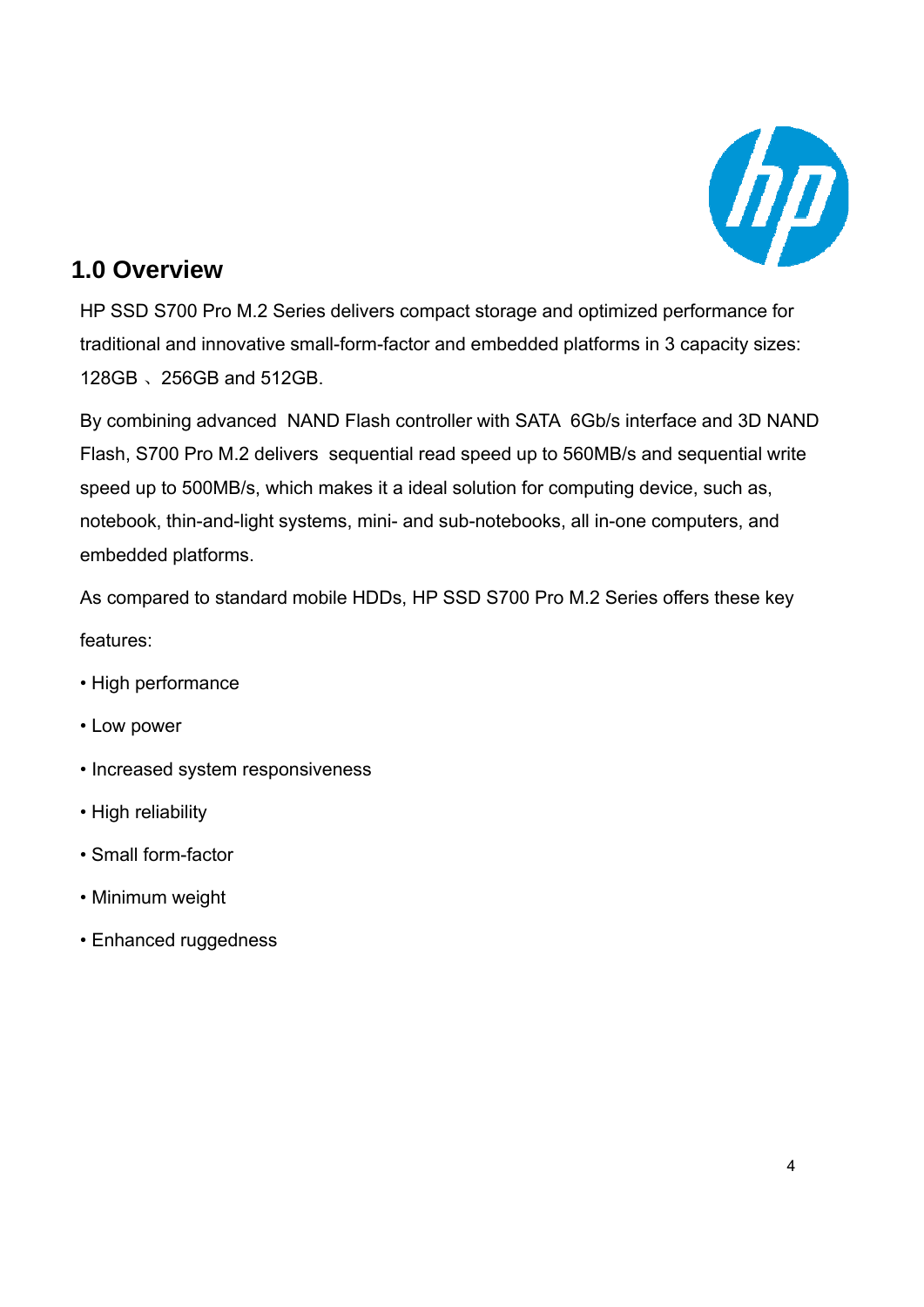

## **2.0 Architecture**

HP SSD S700 Pro M.2 Series utilizes a cost-effective, high-performance HP SATA-to-NAND controller to manage a full SATA 6 Gb/s bandwidth with the host while managing multiple NAND flash memory devices on 4 channels.

Figure 1. Block Diagram

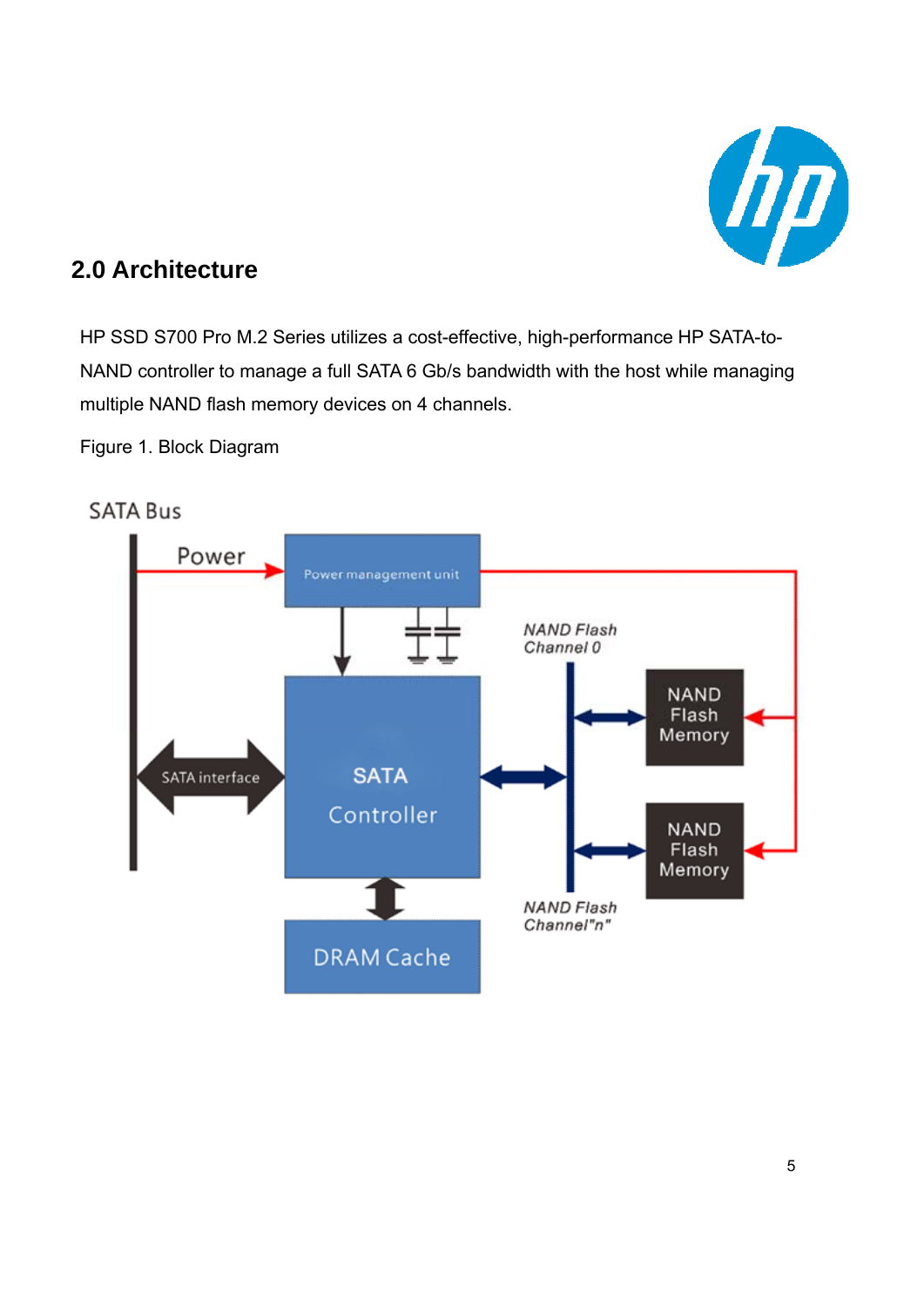

# **3.0 Product Specifications**

This section provides details on HP SSD S700 Pro M.2 Series product specifications.

## **3.1 Capacity**

#### **Table 1. User Addressable Sectors**

| Unformatted Capacity     | 128GB       | $1256$ GB                 | 1512GB        |
|--------------------------|-------------|---------------------------|---------------|
| ∶ Total User Addressable | 250,069,680 | $\frac{1}{2}$ 500,118,192 | 1,000,215,216 |
| : Sectors                |             |                           |               |

Notes: LBA count shown represents total user storage capacity and will remain the same throughout the life of the drive.

The total usable capacity of the SSD may be less than the total physical capacity because a small portion of the capacity issued for NAND flash management and maintenance purposes.

1 GB = 1,000,000,000 bytes; 1 sector = 512 bytes.

## **3.2 Performance**

#### **Table 2. Read/Write IOPS, Bandwidth, Latency**

| Performance                                                       | <b>128GB</b>                      | <b>256GB</b>                      | 512GB                             |
|-------------------------------------------------------------------|-----------------------------------|-----------------------------------|-----------------------------------|
| <b>Random Read/Write</b>                                          |                                   |                                   |                                   |
| <b>IOPS (Input/Output)</b>                                        |                                   |                                   |                                   |
| Operations per                                                    |                                   |                                   |                                   |
| Second)(1)                                                        |                                   |                                   |                                   |
| 4K Read                                                           | Up to 40,000                      | Up to 80,000                      | Up to 85,000                      |
| 4K Write                                                          | Up to 80,000                      | Up to 90,000                      | Up to 90,000                      |
| <b>Maximum Sustained</b><br><b>Read and Write</b><br>Bandwidth(2) |                                   |                                   |                                   |
| <b>Sequential Read</b>                                            | Up to $564$ MB/s                  | Up to 563 MB/s                    | Up to 563 MB/s                    |
| <b>Sequential Write</b>                                           | Up to 436 MB/s                    | Up to 509 MB/s                    | Up to 504 MB/s                    |
| Latency $(3)$                                                     |                                   |                                   |                                   |
| Read<br>Write                                                     | Read: 0.048 ms<br>Write: 0.054 ms | Read: 0.043 ms<br>Write: 0.044 ms | Read: 0.033 ms<br>Write: 0.035 ms |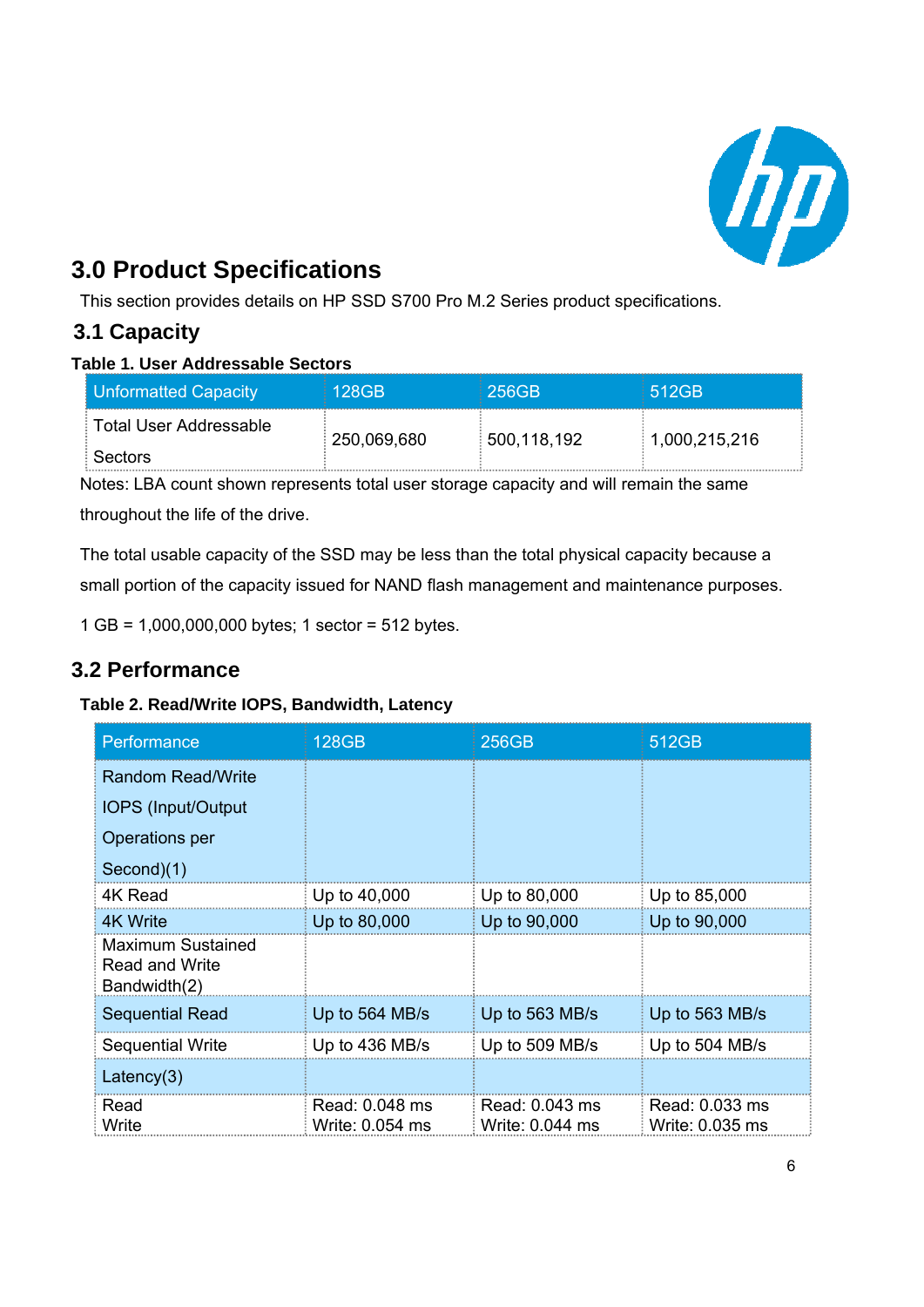

#### *Notes:*

(1). Performance measured using Iometer with queue depth set to 32; Measurements are performed on 8 GB of LBA range. Write Cache enabled.

(2). Performance measured using Iometer with queue depth equal to 32.

Sequential performance measurements assume 1 MB/sec = 1,048,576 bytes/sec.

(3). Device measured using Iometer; Read/Write latency measured on sequential 4 K transfers with queue depth set to 1.

Write Cache Enabled.

Power On To Ready time measured from power rail rising edge to the first DRDY issued from the drive.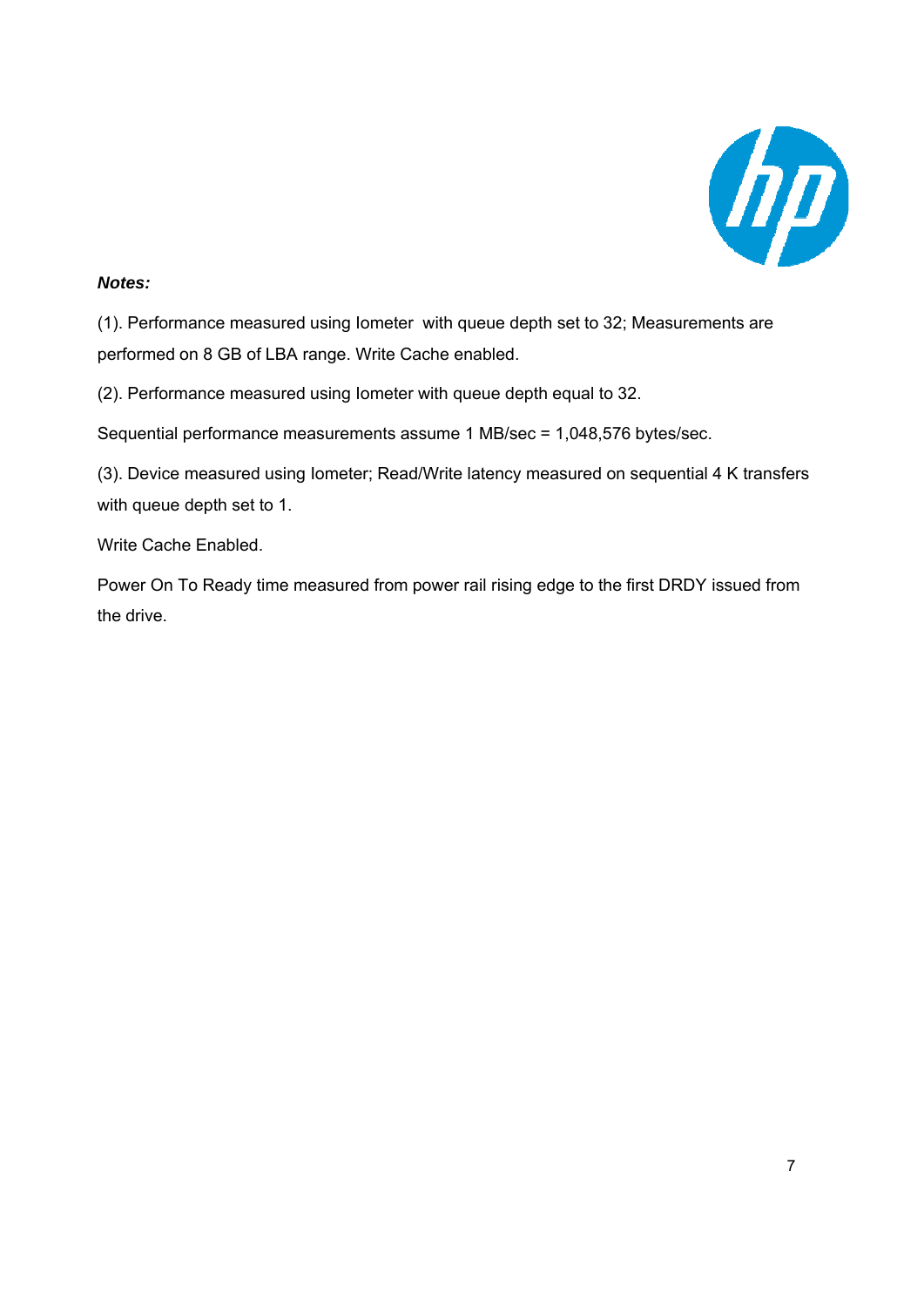

## **3.3 Electrical**

#### **Table 3. Operating Voltage and Power Consumption**

| <b>Electrical Characteristics</b>   | <b>128GB</b> | 256GB  | 512GB  |  |
|-------------------------------------|--------------|--------|--------|--|
| Operating Voltage for 3.3V (+/- 5%) |              |        |        |  |
| Min                                 | 3.14V        |        |        |  |
| Max                                 | 3.47V        |        |        |  |
| <b>Power Consumption (Typical)</b>  |              |        |        |  |
| Active1                             | 1.73W        | 2.25 W | 2.23 W |  |
| Idle                                | 0.44W        | 0.44 W | 0.44M  |  |

#### *Notes:*

- 1. Active power measured during execution of MobileMark\* 2007 with DIPM (Device Initiated Power Management) enabled.
- 2. Idle power defined as SSD at idle with DIPM enabled.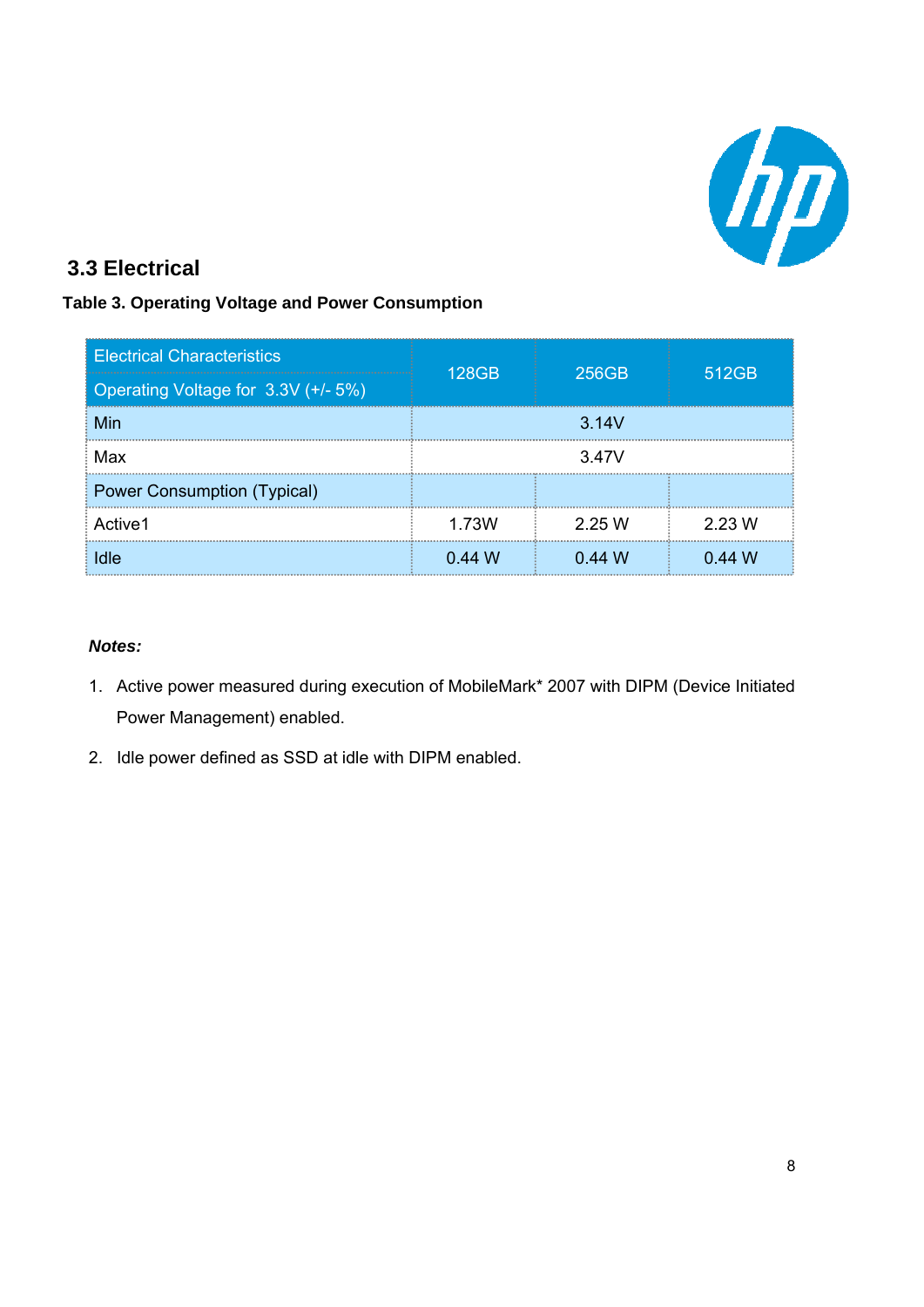

## **3.4 Environmental Conditions**

#### **Table 4. Temperature, Shock, Vibration**

| Temperature                 | Range                 |
|-----------------------------|-----------------------|
| <b>Ambient Temperature</b>  |                       |
| Operating                   | 0 to 70 $\degree$ C   |
| Non-operating               | -40 to 85 $\degree$ C |
| Temperature Gradient(1)     |                       |
| Operating                   | 20 (Typical) °C/hr    |
| Non-operating               | 30 (Typical) °C/hr    |
| Humidity                    |                       |
| Operating                   | $5 - 95%$             |
| Non-operating               | $5 - 95%$             |
| Shock, Vibration, Acoustics | Range                 |
| Shock(2)                    |                       |
| Operating                   | 100 G/6 msec          |
| Non-operating               | 100 G/6 msec          |
| Vibration(3)                |                       |
| Operating                   | 3.1 GRMS (2-500 Hz)   |
| Non-operating               | 3.1 GRMS (2-500 Hz)   |

#### *Notes:*

(1). Temperature gradient measured without condensation.

(2). Shock specifications assume the SSD is mounted securely with the input vibration applied to the drive-mounting screws.Stimulus may be applied in the X, Y or Z axis. Shock specification is measured using root mean square (RMS) value.

(3). Vibration specifications assume the SSD is mounted securely with the input vibration applied to the drive-mounting screws.

Stimulus may be applied in the X, Y or Z axis. The measured specification is in root mean squared form. Vibration specification is measured using RMS value.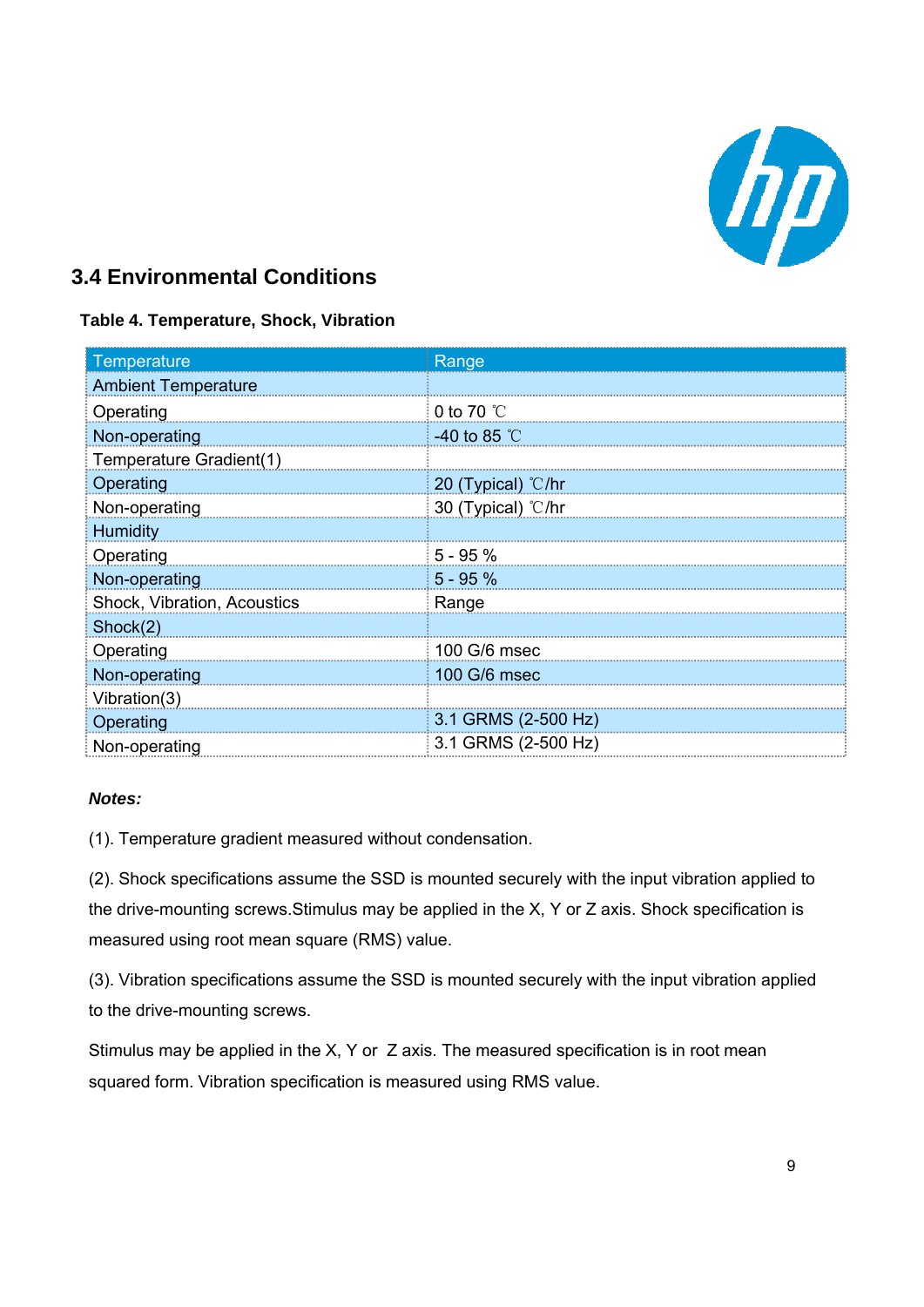

## **3.5 Reliability**

## **Table 5. Reliability Specifications**

| Parameter                                                                                                                                                                                                                                                                                                                                              | Value                                   |
|--------------------------------------------------------------------------------------------------------------------------------------------------------------------------------------------------------------------------------------------------------------------------------------------------------------------------------------------------------|-----------------------------------------|
| Uncorrectable Bit Error Rate (UBER)<br>Unrecoverable read bit error rate will not exceed one sector in the<br>specified number of bits read. In the extremely unlikely event of a no<br>recoverable read error, the SSD will report it as a read failure to the<br>host; the sector in error is considered corrupt and is not returned to the<br>host. | 1 sector in $10^{16}$ bits<br>read, max |
| Mean Time Between Failure (MTBF)<br>Mean time between failures (MTBFs) for the SSD can be predicted<br>based on the component reliability data using the methods referenced<br>in the Telcordia SR-332 reliability prediction procedures for electronic<br>equipment.                                                                                  | 2,000,000 hours                         |
| Power On/Off Cycles<br>Power On/Off Cycles is defined as power being removed from HP<br>SSD S700 Pro M.2, and then restored. Most host systems remove<br>power from the SSD when entering suspend and hibernate as well as<br>on a system shutdown.                                                                                                    | 10,000 cycles                           |
| Minimum Useful Life<br>HP SSD S700 Pro M.2 will have a minimum of three years of useful<br>life under typical client workloads with up to 80% of the full capacity of<br>host writes per day.                                                                                                                                                          | 3 years                                 |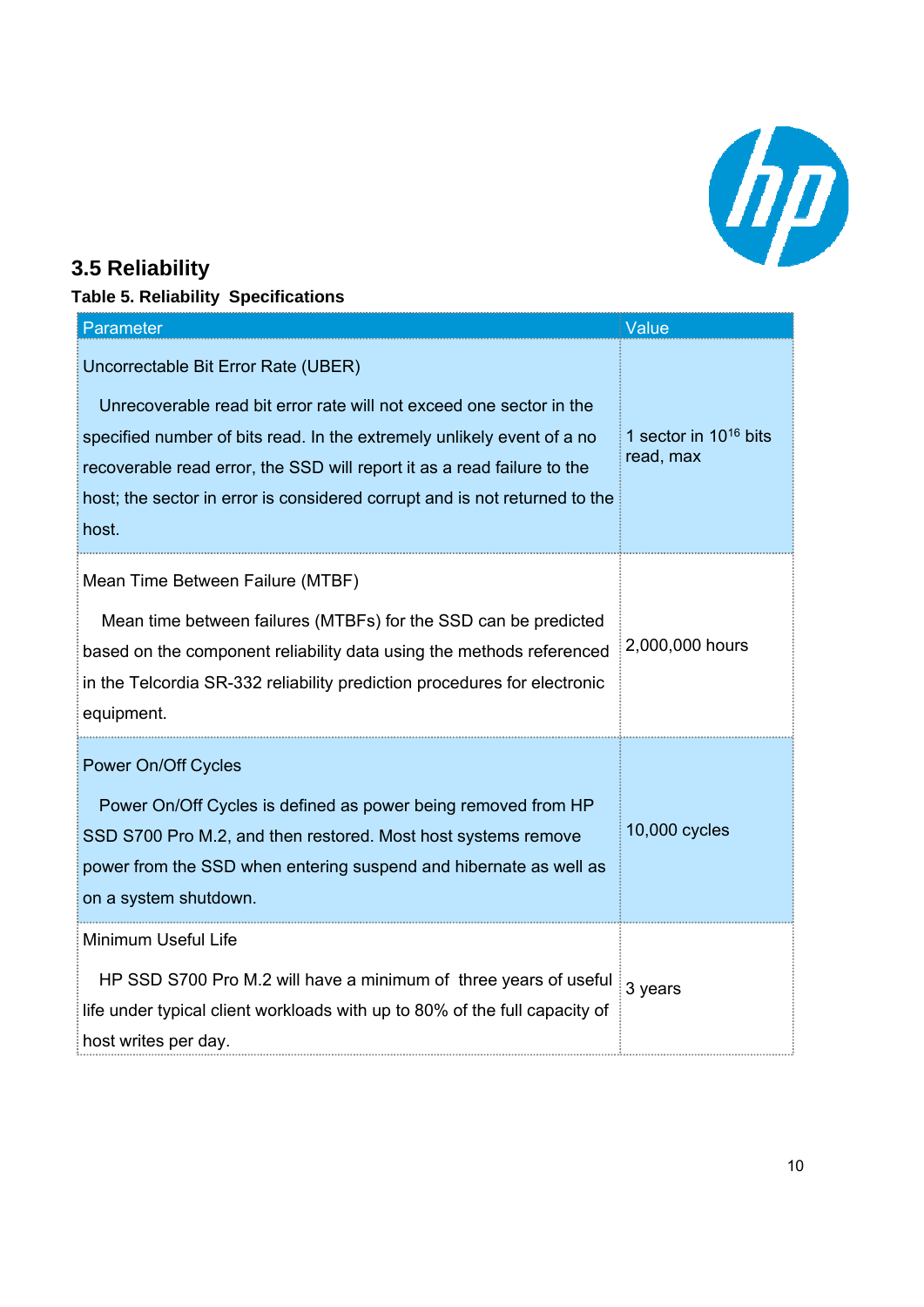

## **4.0 Mechanical Information**

Figure 2 shows the physical dimension of HP SSD S700 Pro M.2 Series.

All dimensions are in millimeters.

#### **Figure 2 HP SSD S700 Pro M 2 Dimensions Figure 2. HP SSD Pro M.2**

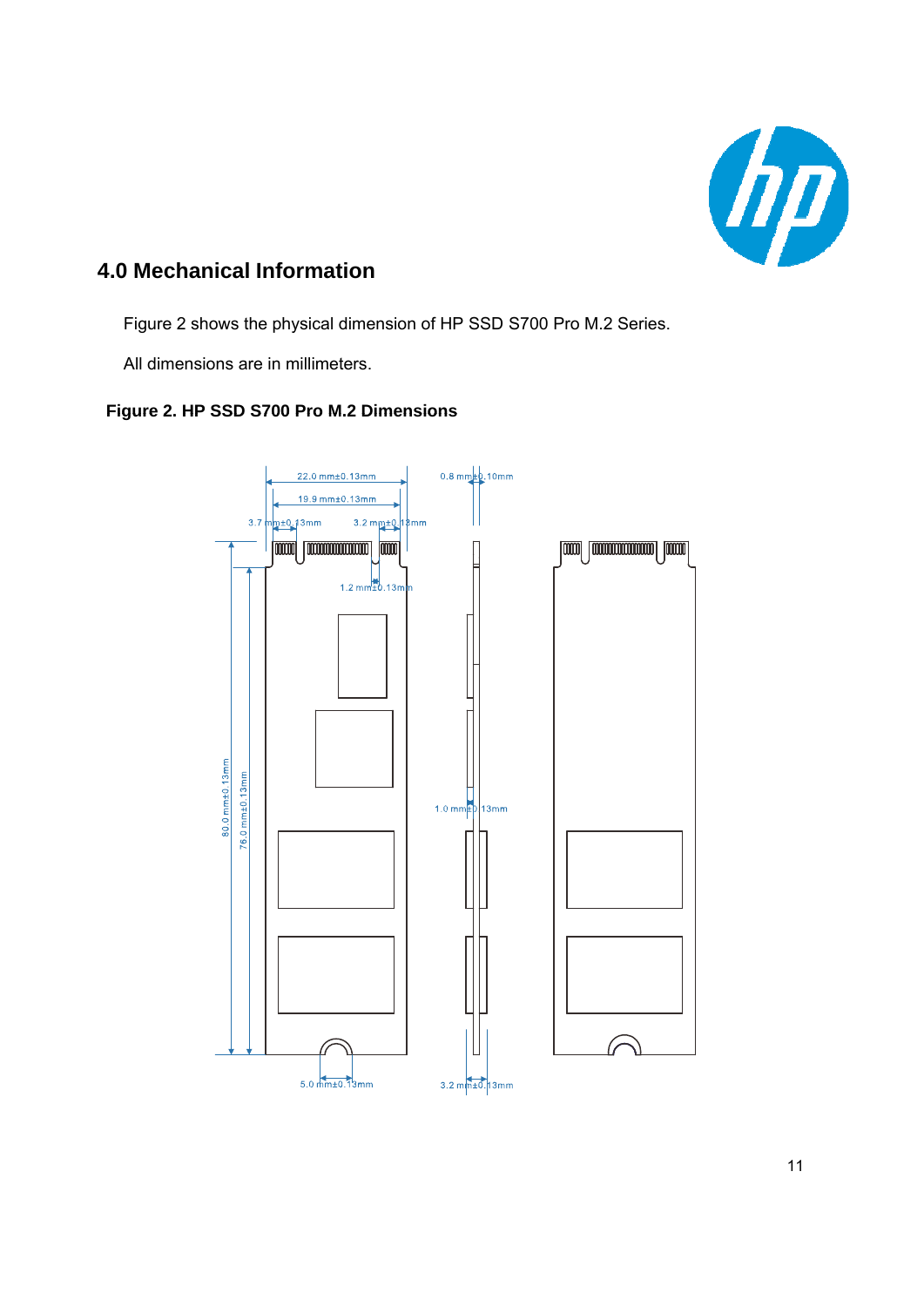



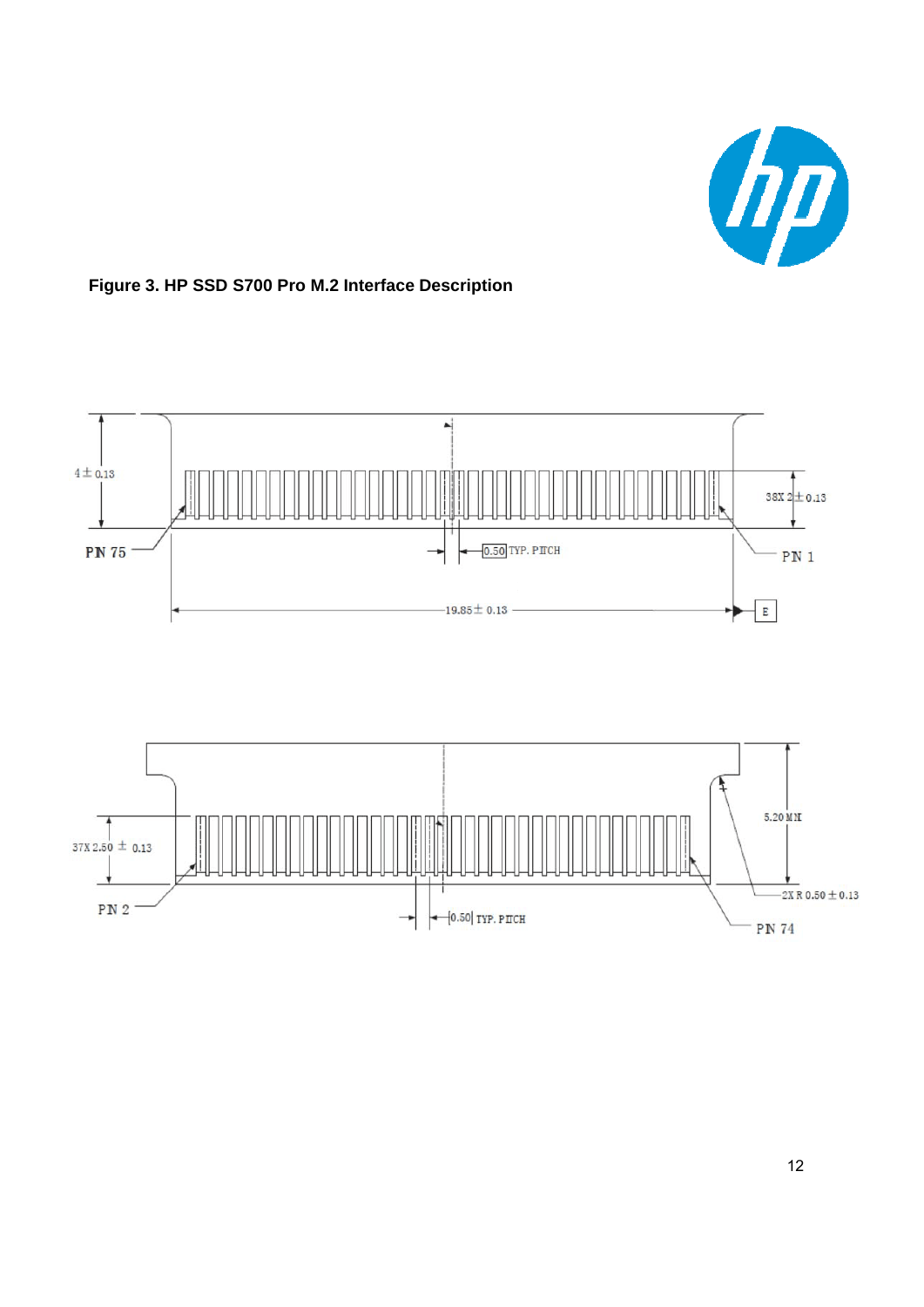

## **5 0 Pin and Signal Descriptions 5.0 Pin and**

## **5.1 Pin Locations**

| Pin#           | <b>Assignment</b> | <b>Description</b>         | Pin# | <b>Assignment</b> | <b>Description</b>         |
|----------------|-------------------|----------------------------|------|-------------------|----------------------------|
| $\overline{1}$ | CONFIG_3          | Defines module type        | 21   | CONFIG_0          | Defines module type        |
| 2              | $+3.3V$           | 3.3V source                | 22   | <b>NA</b>         | <b>NA</b>                  |
| 3              | <b>GND</b>        | <b>Return Current Path</b> | 23   | <b>NA</b>         | <b>NA</b>                  |
| 4              | $+3.3V$           | 3.3V source                | 24   | <b>NA</b>         | <b>NA</b>                  |
| 5              | <b>NA</b>         | <b>NA</b>                  | 25   | <b>NA</b>         | <b>NA</b>                  |
| 6              | <b>NA</b>         | <b>NA</b>                  | 26   | <b>NA</b>         | <b>NA</b>                  |
| 7              | <b>NA</b>         | <b>NA</b>                  | 27   | <b>GND</b>        | Return Current Path        |
| 8              | <b>NA</b>         | <b>NA</b>                  | 28   | <b>NA</b>         | <b>NA</b>                  |
| 9              | <b>NA</b>         | <b>NA</b>                  | 29   | <b>NA</b>         | <b>NA</b>                  |
| 10             | <b>NA</b>         | <b>NA</b>                  | 30   | <b>NA</b>         | <b>NA</b>                  |
| 11             | <b>NA</b>         | <b>NA</b>                  | 31   | <b>NA</b>         | <b>NA</b>                  |
| 12             | (removed for key) | Mechanical Notch B         | 32   | <b>NA</b>         | <b>NA</b>                  |
| 13             | (removed for key) | <b>Mechanical Notch B</b>  | 33   | <b>GND</b>        | <b>Return Current Path</b> |
| 14             | (removed for key) | <b>Mechanical Notch B</b>  | 34   | <b>NA</b>         | <b>NA</b>                  |
| 15             | (removed for key) | Mechanical Notch B         | 35   | <b>NA</b>         | <b>NA</b>                  |
| 16             | (removed for key) | <b>Mechanical Notch B</b>  | 36   | <b>NA</b>         | <b>NA</b>                  |
| 17             | (removed for key) | <b>Mechanical Notch B</b>  | 37   | <b>NA</b>         | <b>NA</b>                  |
| 18             | (removed for key) | Mechanical Notch B         | 38   | <b>DEVSLP</b>     | Device Sleep, Input        |
| 19             | (removed for key) | Mechanical Notch B         | 39   | <b>GND</b>        | Return Current Path        |
| 20             | <b>NA</b>         | <b>NA</b>                  | 40   | <b>NA</b>         | <b>NA</b>                  |

**Table 6.Connector Pin Signal Definitions**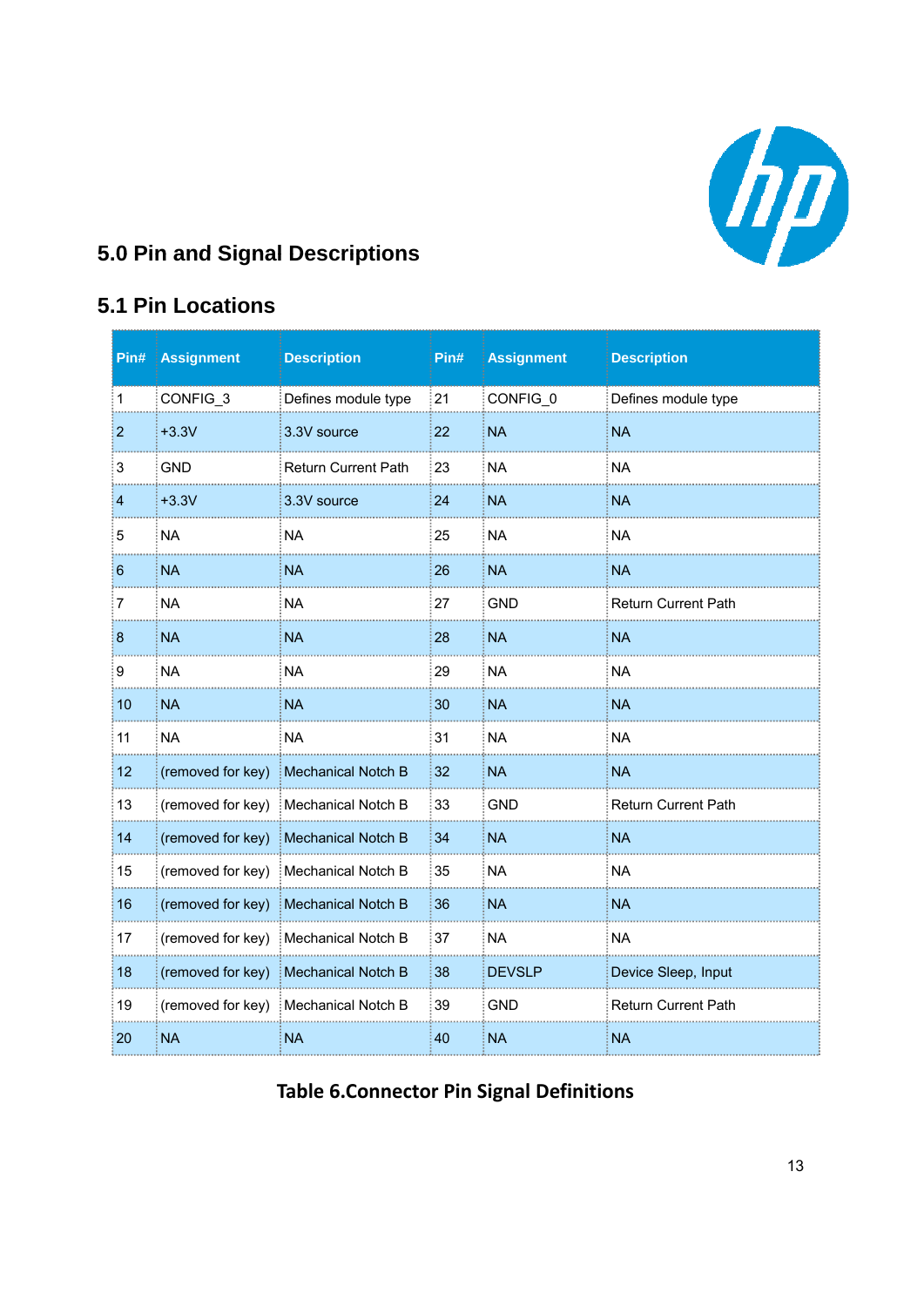

## **5.2 Signal Descriptions**

| Pin# | <b>Assignment</b> | <b>Description</b>                           | $P$ in# | <b>Assignment</b> | <b>Description</b>         |
|------|-------------------|----------------------------------------------|---------|-------------------|----------------------------|
| 41   | SATA-B+/PERn0     | Host receiver differential signal pair       | 61      | <b>NOTCH</b>      | Mechanical Notch M         |
| 42   | <b>NA</b>         | <b>NA</b>                                    | 62      | <b>NOTCH</b>      | <b>Mechanical Notch M</b>  |
| 43   | SATA-B-/PERp0     | Host receiver differential signal pair       | 63      | <b>NOTCH</b>      | <b>Mechanical Notch M</b>  |
| 44   | <b>NA</b>         | <b>NA</b>                                    | 64      | <b>NOTCH</b>      | Mechanical Notch M         |
| 45   | <b>GND</b>        | <b>Return Current Path</b>                   | 65      | <b>NOTCH</b>      | <b>Mechanical Notch M</b>  |
| 46   | <b>NA</b>         | <b>NA</b>                                    | 66      | <b>NOTCH</b>      | <b>Mechanical Notch M</b>  |
| 47   | SATA-A-/PETn0     | Host transmitter differential signal<br>pair | 67      | <b>NA</b>         | <b>NA</b>                  |
| 48   | <b>NA</b>         | <b>NA</b>                                    | 68      | <b>NA</b>         | <b>NA</b>                  |
| 49   | SATA-A+/PETp0     | Host transmitter differential signal<br>pair | 69      | CONFIG_1          | Defines module type        |
| 50   | <b>NA</b>         | <b>NA</b>                                    | 70      | $+3.3V$           | 3.3V source                |
| 51   | <b>GND</b>        | Return Current Path                          | 71      | <b>GND</b>        | <b>Return Current Path</b> |
| 52   | <b>NA</b>         | <b>NA</b>                                    | 72      | $+3.3V$           | 3.3V source                |
| 53   | <b>NA</b>         | <b>NA</b>                                    | 73      | <b>GND</b>        | <b>Return Current Path</b> |
| 54   | <b>NA</b>         | NA                                           | 74      | $+3.3V$           | 3.3V source                |
| 55   | <b>NA</b>         | <b>NA</b>                                    | 75      | CONFIG 2          | Defines module type        |
| 56   | <b>NA</b>         | <b>NA</b>                                    |         |                   |                            |
| 57   | GND               | <b>Return Current Path</b>                   |         |                   |                            |
| 58   | <b>NA</b>         | <b>NA</b>                                    |         |                   |                            |
| 59   | <b>NOTCH</b>      | Mechanical Notch M                           |         |                   |                            |
| 60   | <b>NOTCH</b>      | <b>Mechanical Notch M</b>                    |         |                   |                            |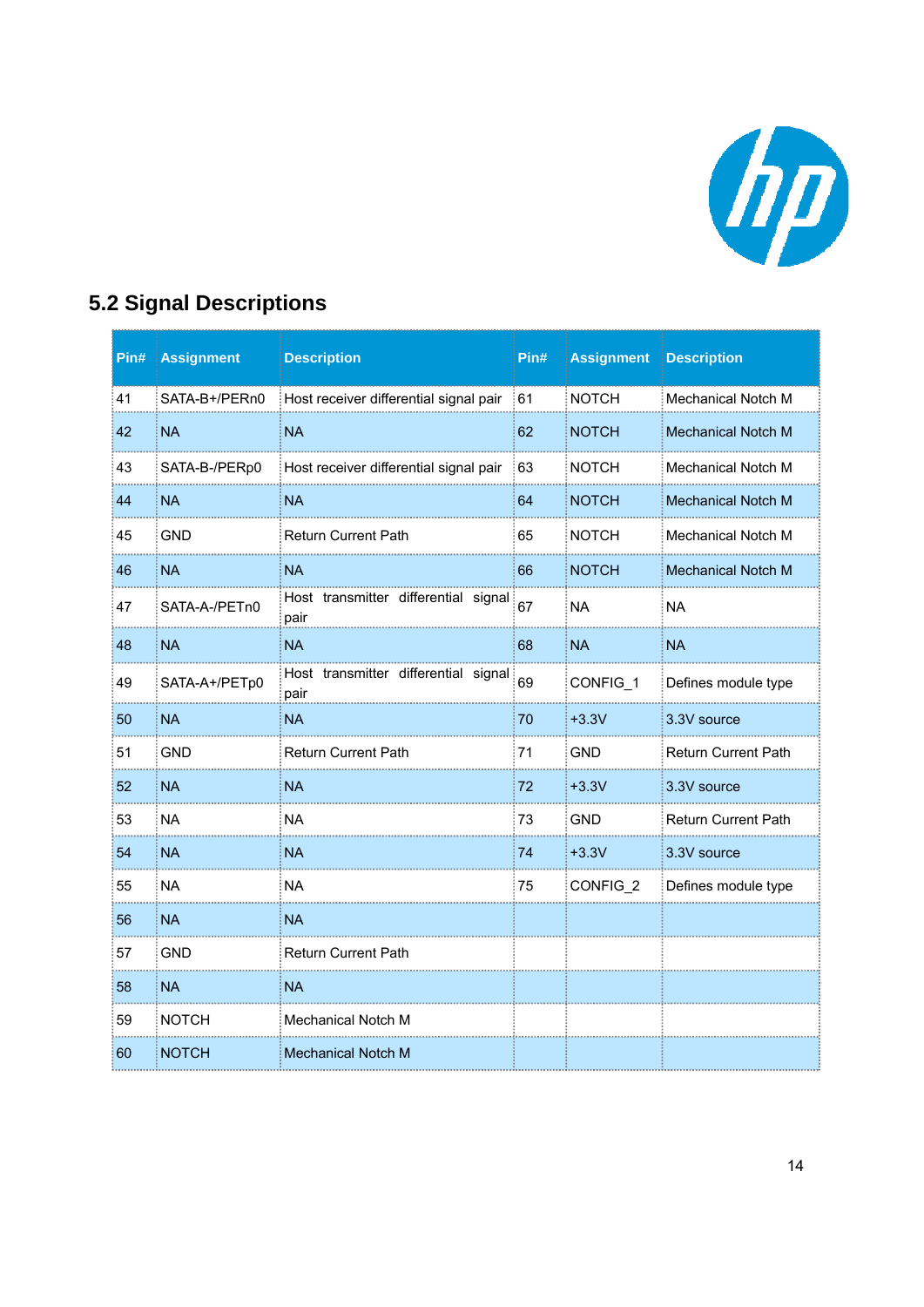

## **6.0 Supported Command Sets**

HP SSD S700 Pro M.2 Series supports ATA (Advanced Technology Attachment) commands described in this section.

#### **6.1 ATA General Feature Command Set**

HP SSD S700 Pro M.2 Series supports the ATA General Feature command set (non-

- PACKET), which consists of:
- · EXECUTE DEVICE DIAGNOSTIC
- · FLUSH CACHE
- · IDENTIFY DEVICE
- · READ DMA
- · READ SECTOR(S)
- · READ VERIFY SECTOR(S)
- · SEEK
- · SET FEATURES
- · WRITE DMA
- · WRITE SECTOR(S)
- · READ MULTIPLE
- · SET MULTIPLE MODE
- $\cdot$  WRITE MULTIPLE

HP SSD S700 Pro M.2 Series also supports the following optional commands:

- · READ BUFFFER
- · WRITE BUFFER
- · NOP
- · DOWNLOAD MICROCODE · DOWNLOAD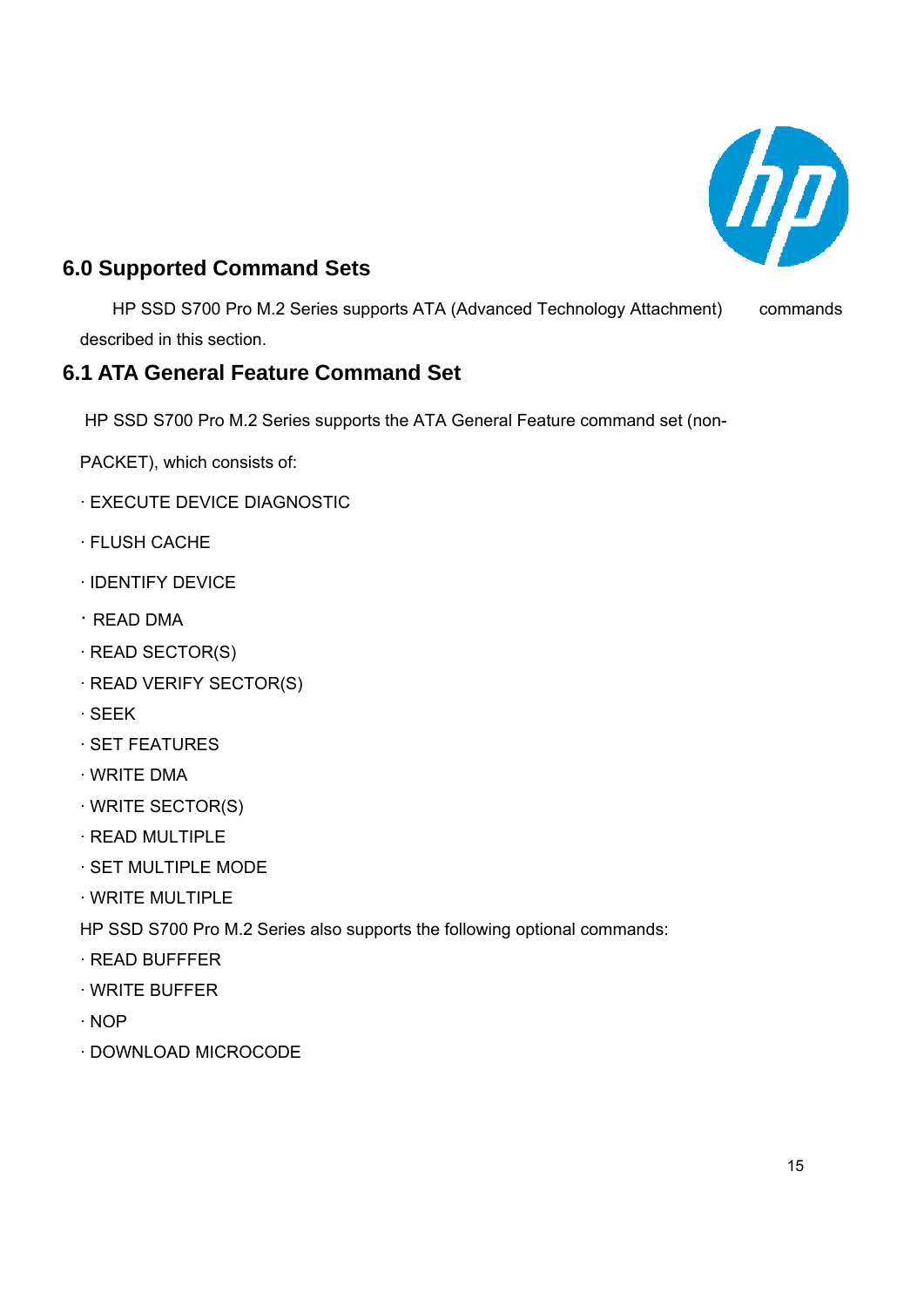

## **6.2 Power Management Command Set**

HP SSD S700 Pro M.2 Series supports the Power Management command set, which

consists of:

- · CHECK POWER MODE
- · IDLE
- · IDLE IMMEDIATE
- · SLEEP
- · STANDBY
- · STANDBY IMMEDIATE

## **6.3 Security Mode Feature Set**

HP SSD S700 Pro M.2 Series supports the Security Mode command set, which consists of:

- · SECURITY SET PASSWORD · SECURITY SET
- · SECURITY UNLOCK
- · SECURITY ERASE PREPARE
- · SECURITY ERASE UNIT
- $\cdot$  SECURITY FREEZE LOCK
- · SECURITY DISABLE PASSWORD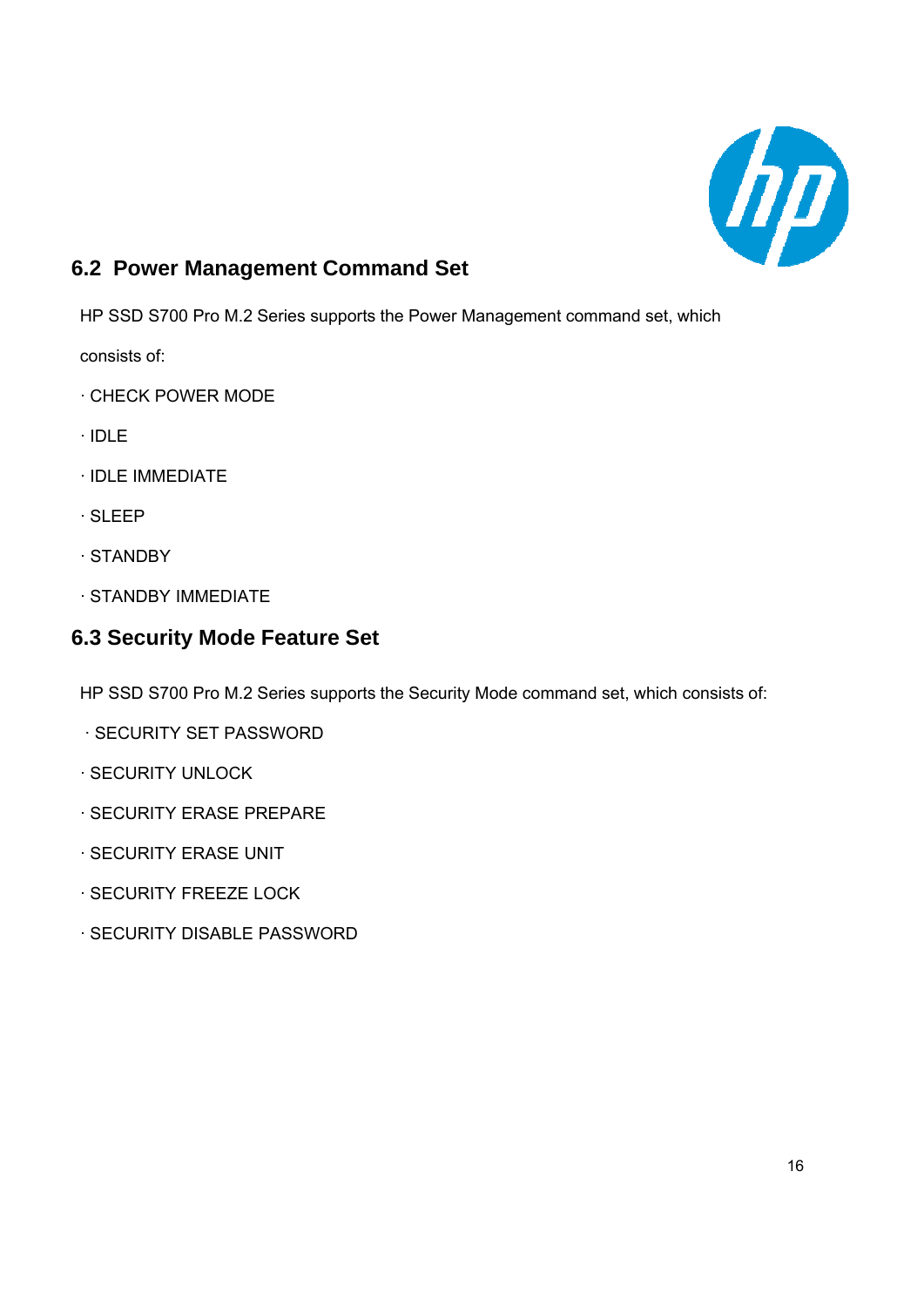

## **6.4 smart Command Set**

HP SSD S700 Pro M.2 Series supports the SMART command set, which consists of:

- · SMART ENABLE OPERATIONS
- · SMART DISABLE OPERATIONS
- · SMART ENABLE/DISABLE AUTOSAVE
- · SMART RETURN STATUS
- HP SSD S700 Pro M.2 Series also supports the following optional commands:
- · SMART EXECUTE OFF-LINE IMMEDIATE
- · SMART READ DATA
- · SMART READ LOG
- · SMART WRITE LOG

#### **6 5 Data Set Management Command Set 6.5 Data Set Management Command**

HP SSD S700 Pro M.2 Series supports the Data Set Management command set Trim

attribute, which consists of:

· DATA SET MANAGEMENT EXT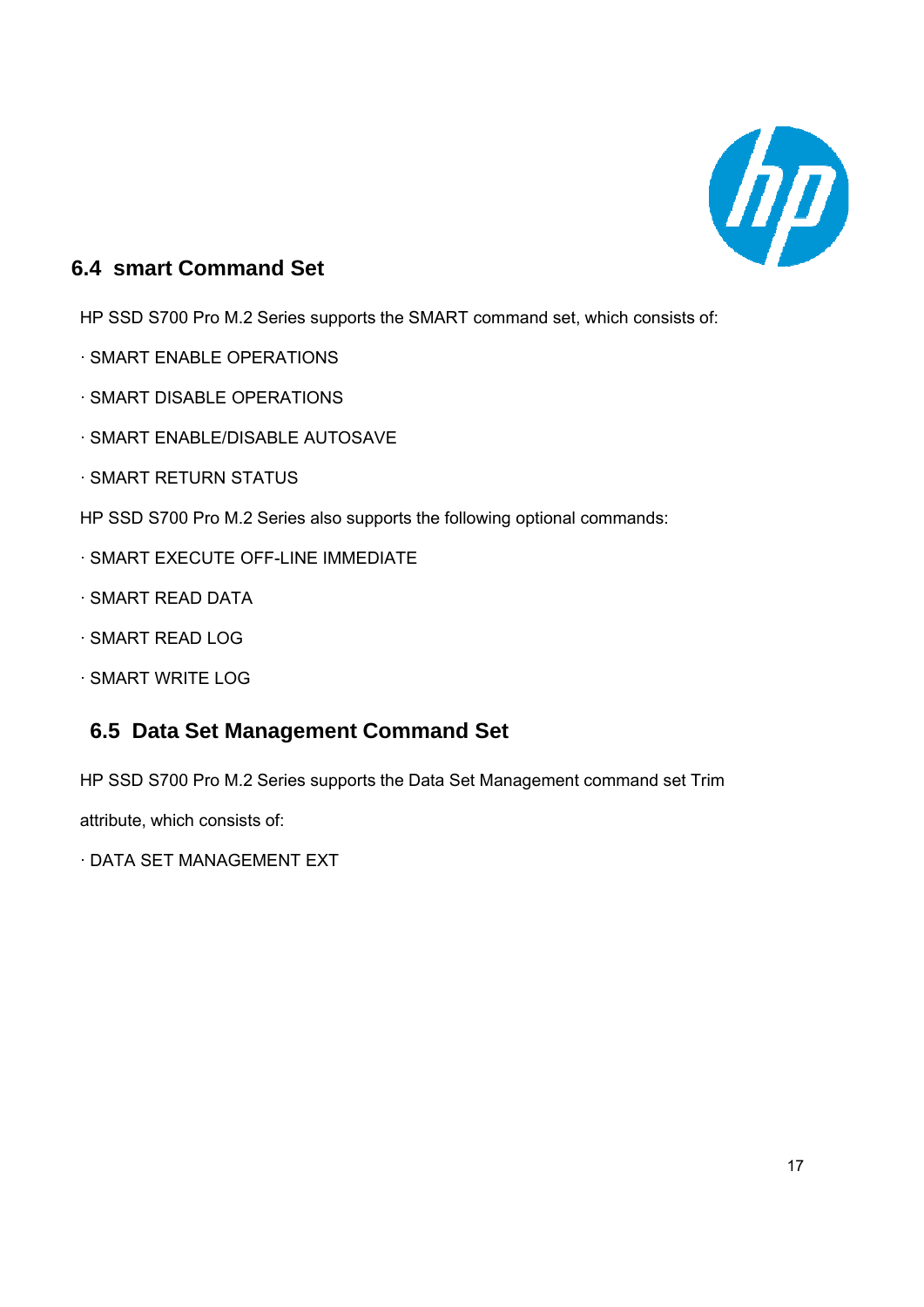

## **6.6 Host Protected Area Command Set**

HP SSD S700 Pro M.2 Series supports the Host Protected Area command set:

- · READ NATIVE MAX ADDRESS
- · SET MAX ADDRESS
- · READ NATIVE MAX ADDRESS EXT
- · SET MAX ADDRESS EXT
- HP SSD S700 Pro M.2 Series also supports the following optional commands:
- · SET MAX SET PASSWORD
- · SET MAX LOCK
- · SET MAX FREEZE LOCK
- · SET MAX UNLOCK

#### **6.7 48-Bit Address Command Set**

HP SSD S700 Pro M.2 Series supports the 48-bit Address command set, which consists of:

- · FLUSH CACHE EXT
- · READ DMA EXT
- · READ NATIVE MAX ADDRESS EXT
- $\cdot$  READ SECTOR(S) EXT
- · READ VERIFY SECTOR(S) EXT
- · SET MAX ADDRESS EXT
- · WRITE DMA EXT
- WRITE MULTIPLE EXT · MULTIPLE
- · WRITE SECTOR(S) EXT
- · WRITE UNCORRECTABLE EXT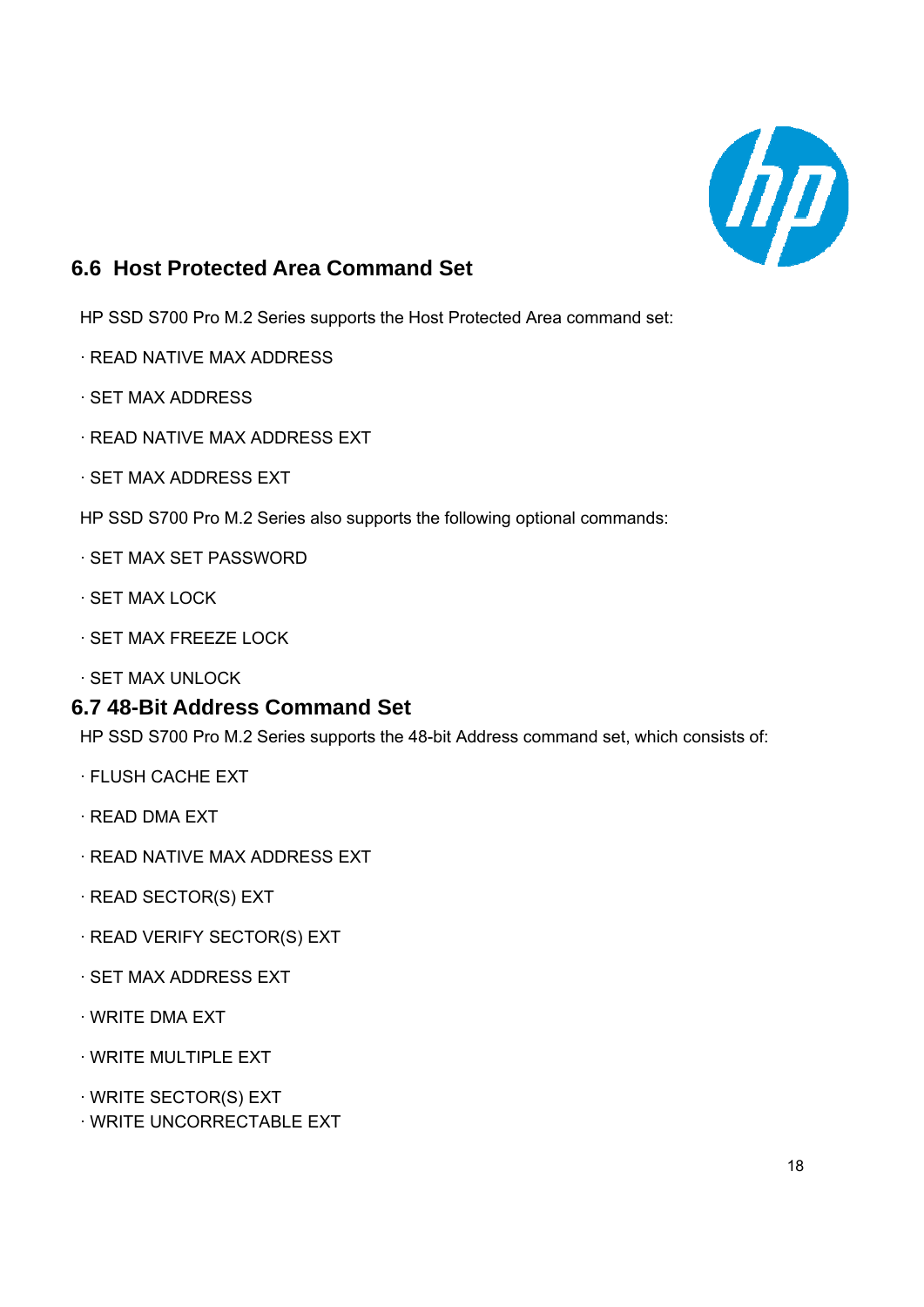

## **6.8 Device Configuration Overlay Command Set**

HP SSD S700 Pro M.2 Series supports the Device Configuration Overlay command set,

which consists of:

- · DEVICE CONFIGURATION FREEZE LOCK
- · DEVICE CONFIGURATION IDENTITY
- · DEVICE CONFIGURATION RESTORE
- · DEVICE CONFIGURATION SET

## **6.9 General Purpose Log Command Set**

The S700 Pro M.2 Series supports the General Purpose Log command set, which consists of:

· READ LOG EXT

· WRITE LOG EXT

#### **6.10 Native Command Queuing**

HP SSD S700 Pro M.2 Series supports the Native Command Queuing (NCQ) command as

- · READ FPDMA QUEUED
- · WRITE FPDMA QUEUED

*Note: With* a maximum queue depth equal to 32.

#### **6.11 Software Settings Preservation**

HP SSD S700 Pro M.2 Series supports the SET FEATURES parameter to enable/disable the preservation of software settings.

#### **6.12 Device Initiated Power Management (DIPM)**

HP SSD S700 Pro M.2 Series supports the SET FEATURES parameter to enable

Device Initiated Power Management.